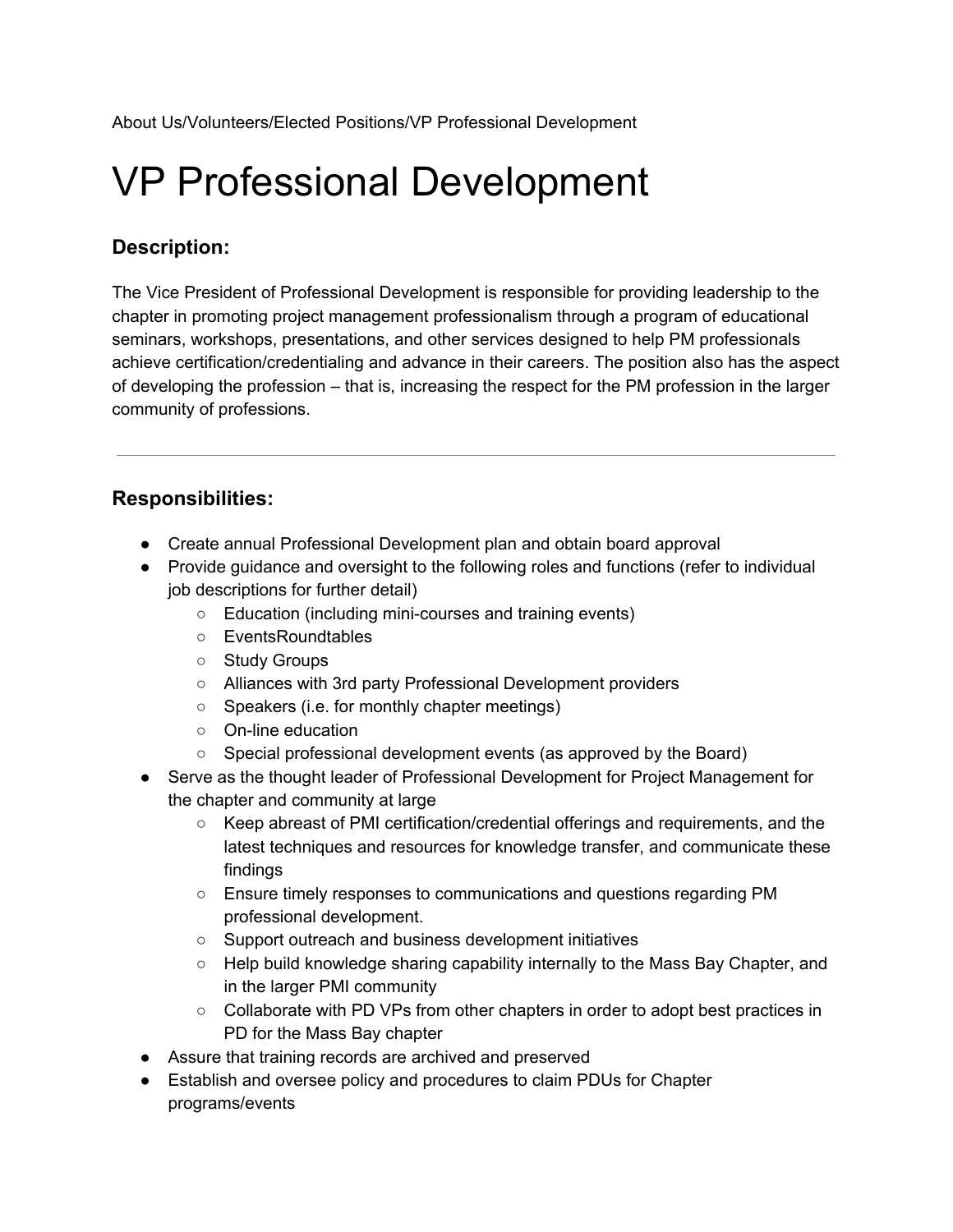- Assure that Chapter program/event information is properly registered with PMI so that attendees may properly claim PDUs in accordance with the PMI's latest CCR processes, and that this is clearly communicated
- Contribute to continuous improvement in chapter professional development activities
	- Assure collection and use of lessons learned, surveys, other applicable feedback
	- Provide guidance and training to successor.
	- $\circ$  Suggest and implement improvements and new innovations in training activities
- Serve as an advisor and consultant for the Chapter's Professional Development Day
- Fulfill fiduciary, ethical, and procedural responsibilities as a voting board member
	- Attend board meetings in accordance with the chapter's bylaws
	- Attend any special mandatory meetings as called
	- Participate in cross-functional organizational calls, as needed
	- Contribute to chapter governance and strategic planning
	- Uphold and assure alignment with Chapter Bylaws and PMI Code of Ethics and Professional Responsibility
	- Collaborate with Board members to facilitate appropriate execution of overall goals of PMI Mass Bay
	- Provide required input for monthly dashboard reports

## **Qualifications**

#### **Required**

- Is a current member of the Chapter in good standing
- Possesses an "executive presence" and can represent the chapter in public situations
- Is a self starter with history of high collaboration
- Ability to manage others and delegate responsibilities
- Able to define processes and strategy in an ambiguous environment

### **Nice to Have**

- PMP
- Experience in training and/or event management
- Been a member of a PMI chapter for more than 2 years, preferably volunteering and/or coordinating with the BoD for PMI Mass Bay

### **Reports To**: President

**Fiduciary Responsibility**: Responsible for generating, submitting, gain approval, and managing to a budget.

**Supervisory Responsibility:** Speakers Committee, AVP Credential Prep, AVP Education, AVP Roundtable Program, AVP Events and/or other authorized staff and/or committees.